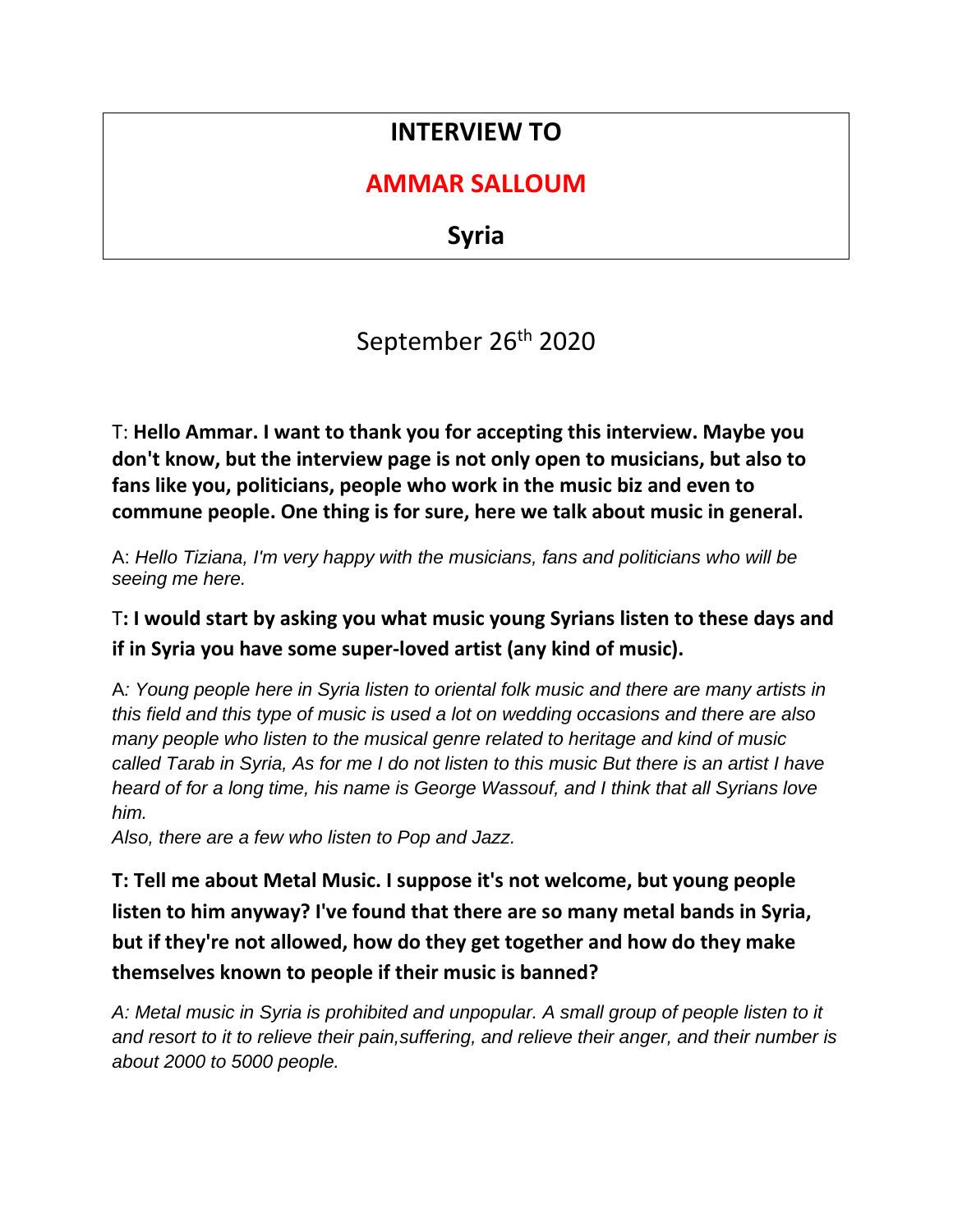*In fact, there are no actual or ongoing metal bands, but a group of friends who love metal meet and decide to release albums or single songs and then publish them among their friends as well or create a Facebook page to introduce themselves and if they want to hold a party, they decide on Facebook and the party is in a Small caffe and closed areas because this music is not eligible or allowed here.*

## **T: What kind of music do you listen to and which international artists do you like? Do you play an instrument?**

A: I hear Metal and Rock Music on a daily basis, which is my favorite, but I am not biased towards this type only. I like to listen to Pop Music sometimes and also I like to listen to Classical Music.

My favorite artist and in the first place is Jon Oliva and all the bands he made. This great man has given great music to the world, and also from my favorite bands: Adnan Hamdan,Dio,Therion,Nightwish,Axell Rudi Pell,Queen,Absolva,Sonata Arctica...and many aother.

- Yes, I play guitar.

## T**: I see you on Facebook, and sometimes I see your likes in my posts and thank you for your support. Facebook is an international social network, so you can contact as many musicians and bands as you want. Have you chatted with any of your idols before? And how's their reaction when you say you live in Syria?**

*A: Yes, I like your posts and I would love to see what's new in the world of music and listen to new bands and the music that you share.*

*- I have not spoken to an artist or band yet, and I think if I talked to anyone then he knows that I am from Syria and hear metal and play guitar, he will be really shocked and may not believe it until he sees with his own eyes.*

## T**: How is the situation now in your country, and if you were to associate a song with the current situation, which one you would choose and why.**

A*: It is sad to say that the situation now in my country is the same as in the past, as the infrastructure, production resources and electric power generation in Syria have been destroyed by the terrorists. There is suffering. There is pain and we cannot do anything, and the most thing we as musicians suffer from is that electric energy is not Available at all times.*

*- I want to link three songs that simulate our lives now. The first song is called "no more war" by Adnan Hamdan, this song was made by Adnan during the war, spoke about the war and suffering in Syria.*